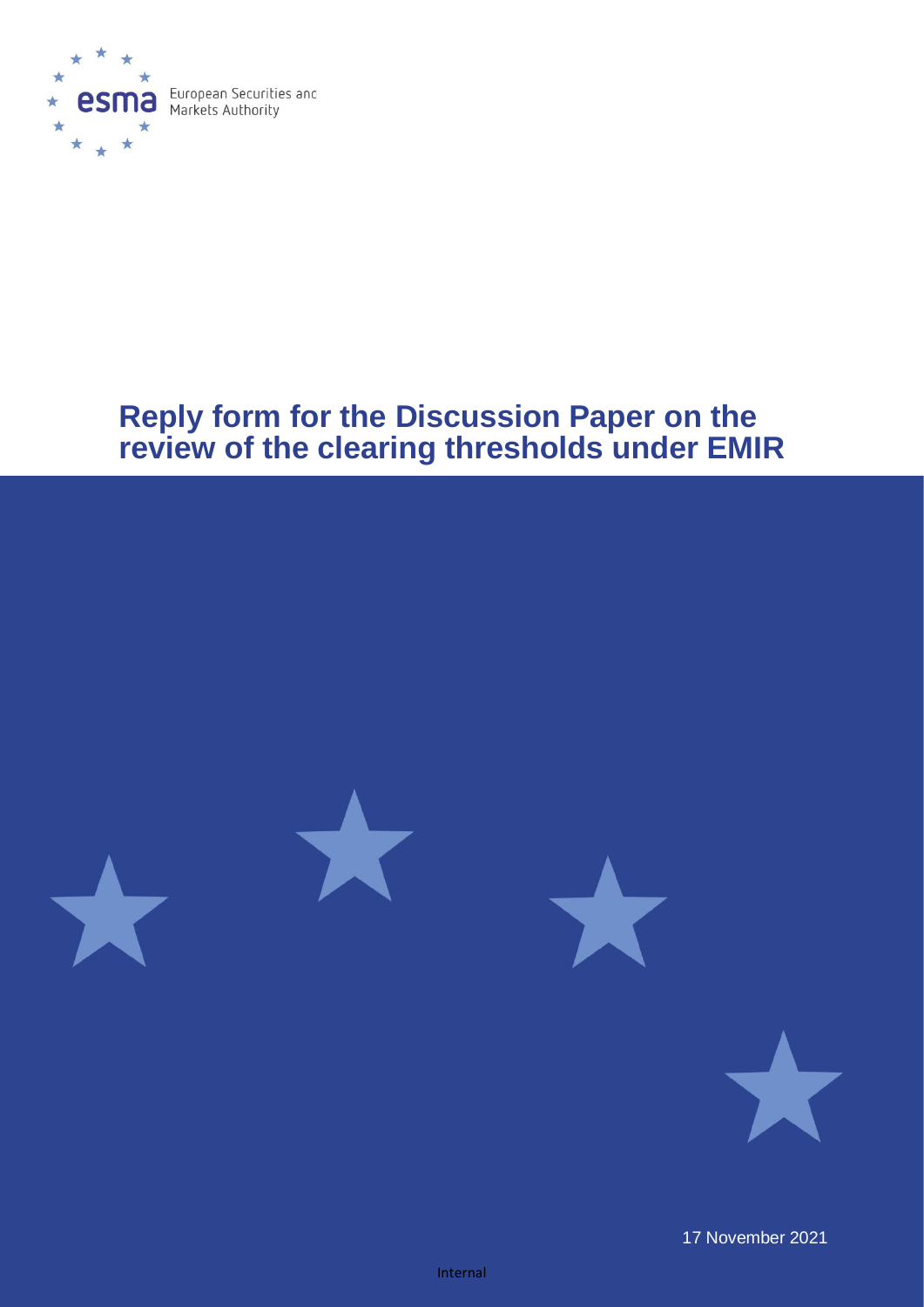

Date: 17 November 2021

## **Responding to this paper**

The European Securities and Markets Authority (ESMA) invites responses to the specific questions listed in the Discussion Paper on the review of the clearing thresholds published on the ESMA website.

## *Instructions*

Please note that, in order to facilitate the analysis of the large number of responses expected, you are requested to use this file to send your response to ESMA so as to allow us to process it properly. Therefore, ESMA will only be able to consider responses which follow the instructions described below:

- use this form and send your responses in Word format (pdf documents will not be considered except for annexes);
- do not remove the tags of type <ESMA\_QUESTION\_DP\_EMIR\_CTs> i.e. the response to one question has to be framed by the 2 tags corresponding to the question; and
- if you do not have a response to a question, do not delete it and leave the text "TYPE YOUR TEXT HERE" between the tags.

Responses are most helpful:

- if they respond to the question stated;
- indicate the specific question to which the comment relates;
- contain a clear rationale; and
- describe any alternatives ESMA should consider.

### **Naming protocol**

In order to facilitate the handling of stakeholders' responses please save your document using the following format:

ESMA\_DP\_EMIR\_CTs\_NAMEOFCOMPANY\_NAMEOFDOCUMENT.

e.g. if the respondent were ESMA, the name of the reply form would be:

ESMA\_ DP\_EMIR\_CTs\_ESMA\_REPLYFORM

### *Deadline*

Responses must reach us by **19 January 2021.**

All contributions should be submitted online at [www.esma.europa.eu](http://www.esma.europa.eu/) under the heading 'Your input -Consultations'.

### *Publication of responses*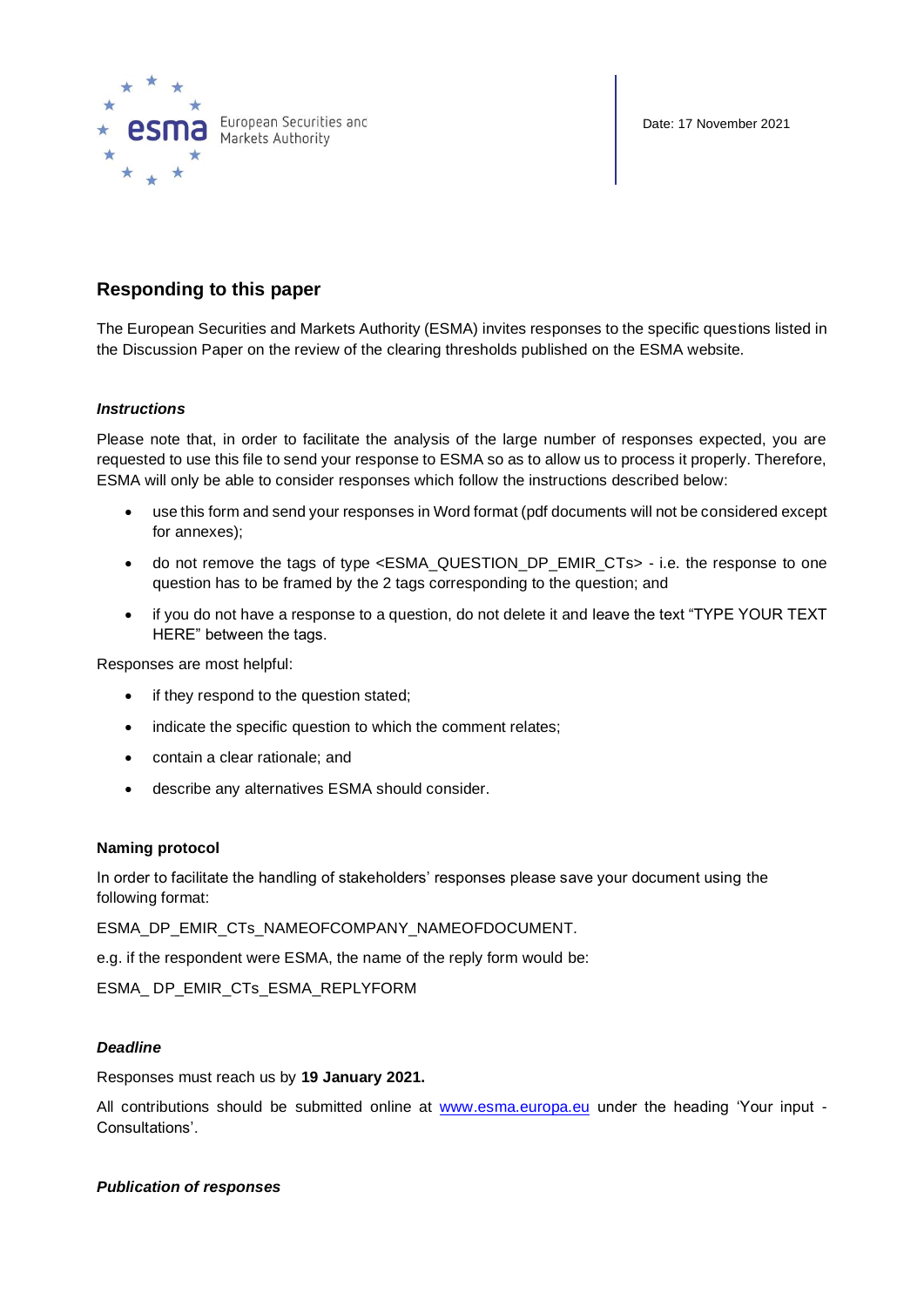

All contributions received will be published following the end of the consultation period, unless otherwise requested. **Please clearly indicate by ticking the appropriate checkbox in the website submission form if you do not wish your contribution to be publicly disclosed. A standard confidentiality statement in an email message will not be treated as a request for non-disclosure.** Note also that a confidential response may be requested from us in accordance with ESMA's rules on access to documents. We may consult you if we receive such a request. Any decision we make is reviewable by ESMA's Board of Appeal and the European Ombudsman.

## *Data protection*

Information on data protection can be found at [www.esma.europa.eu](http://www.esma.europa.eu/) under the headings 'Legal notice' and 'Data protection'.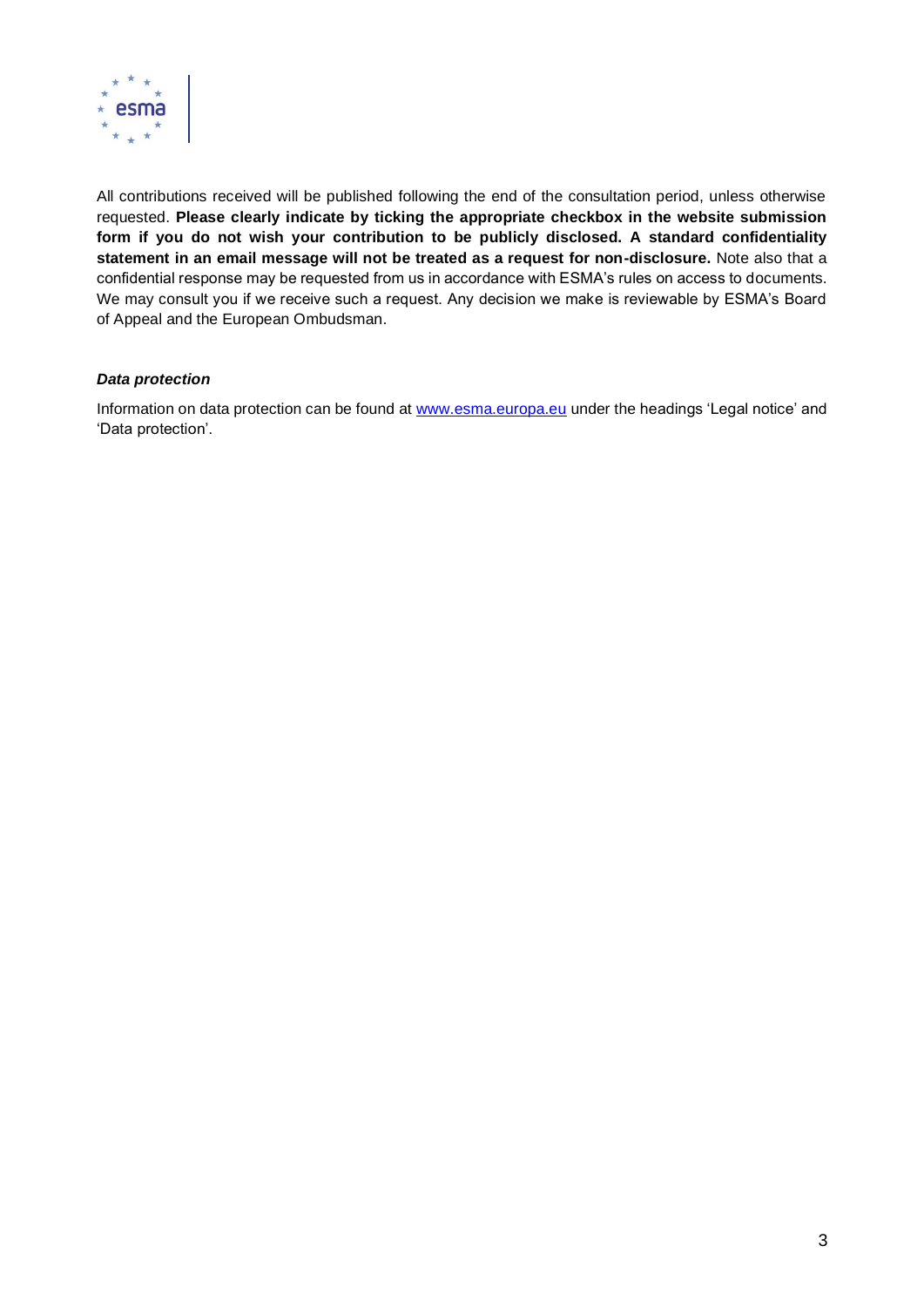

## **General information about respondent**

| Name of the company / organisation   | Deutsche Börse Group, incl. Eurex Clearing and ECC |
|--------------------------------------|----------------------------------------------------|
| Activity                             | <b>Central Counterparty</b>                        |
| Are you representing an association? |                                                    |
| Country/Region                       | Germany                                            |

## **Introduction**

#### *Please make your introductory comments below, if any:*

### <ESMA\_COMMENT\_DP\_EMIR\_CTs>

Deutsche Börse Group (DBG), in particular its CCPs Eurex Clearing and European Commodity Clearing, appreciates the opportunity to provide feedback to ESMA's discussion paper on the review of the EMIR clearing thresholds.

Eurex Clearing is an EMIR authorized central counterparty (CCP) and provides clearing services for cash and derivatives markets in listed and over-the-counter (OTC) financial instruments. European Commodity Clearing AG (ECC) is an EMIR authorized CCP and provides clearing services for spot and derivative commodity contracts.

DBG would generally agree with the preliminary results of the ESMA assessment in the discussion paper. From a systemic risk point of view, clear incentives for central clearing are important. We believe that the EMIR clearing thresholds regime has proven useful to differentiate between different asset classes and counterparties, taking into account their different risk profiles. We consider this granular EMIR approach by asset class and counterparties more appropriate than having one threshold for all different types of asset classes and counterparties. Generally, the level of risk market participants bring to the market should be the main criterion for assessing the appropriateness of the clearing thresholds.

In this context, we would like to use the opportunity to bring an observation on the IRD threshold methodology to ESMA's attention that is not yet reflected in the first discussion paper and may be worth further exploring in ESMA's future work: Whilst fully supporting the proportional treatment of smaller market participants, it could be observed in the IRD space that even small turnover volumes can be associated with relatively significant risk. In our view, turnover volumes does not appear to be an appropriate metric to reflect risk. Consequently, a number of counterparties holding significant risk positions are currently not covered appropriately by the thresholds, especially where the methodology is exempting some Category 3 counterparties from the calculation at group level. We would therefore encourage a review of current methodology to calculate the IRD clearing thresholds and maybe also other asset class threshold methodologies where similar observations would apply.

Further, ESMA is alluding to the concerns expressed by market participants (and commodity traders in particular) on the impact of Brexit on the clearing thresholds. We would not see the need for any substantial changes to the level of the thresholds in relation to commodity derivatives at this stage. As mentioned above, we believe that the main criterion to be considered for reviewing a clearing threshold upwards or downwards should be the systemic risk market participants bring to the market. Today, we are facing a situation of high market volatility in the commodities business since the start of the Covid-19 pandemic, with considerable price movements within days or hours. This means that there is an increased need for energy traders to clear their transactions via a clearing house to avoid counterparty risk. While we believe that generally a higher clearing threshold in the long term also strengthens order book trading, the short-term consequence of an increased clearing threshold is likely to be more uncleared OTC trading, for which we are unsure the timing is suitable.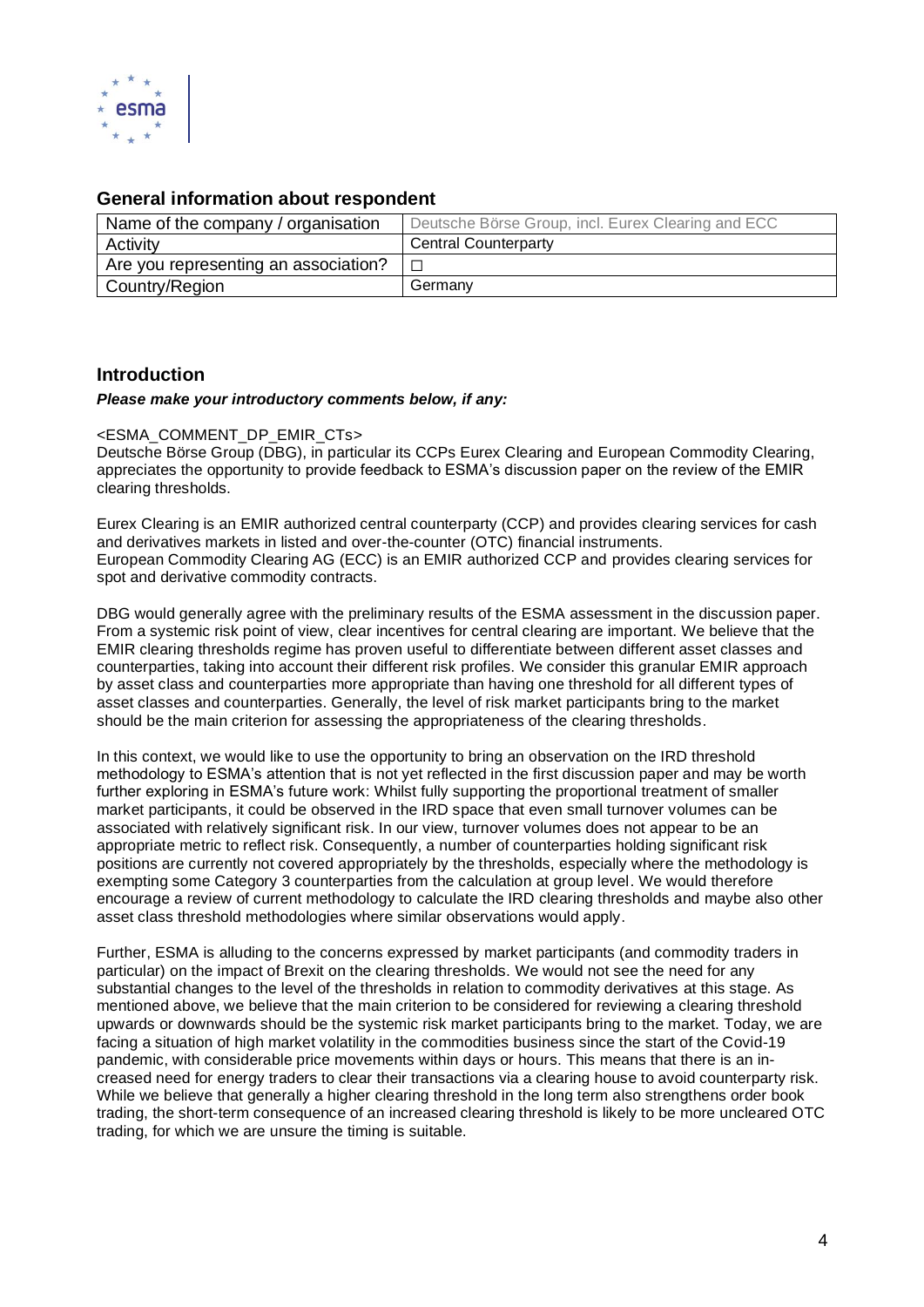

Please also refer to our comments to questions 6, 8 and 9 regarding our detailed view on the current EMIR regime and any changes in particular to the current methodology for commodity derivatives and OTC IRD.

Lastly, we would support ESMA's approach to supplement the first discussion paper with further data analysis and would welcome ESMA to keep periodically reviewing the appropriateness of the thresholds as foreseen in EMIR Refit.

We trust that our comments are a helpful contribution to ESMA's further work and remain at ESMA's disposal for further discussion. <ESMA\_COMMENT\_DP\_EMIR\_CTs>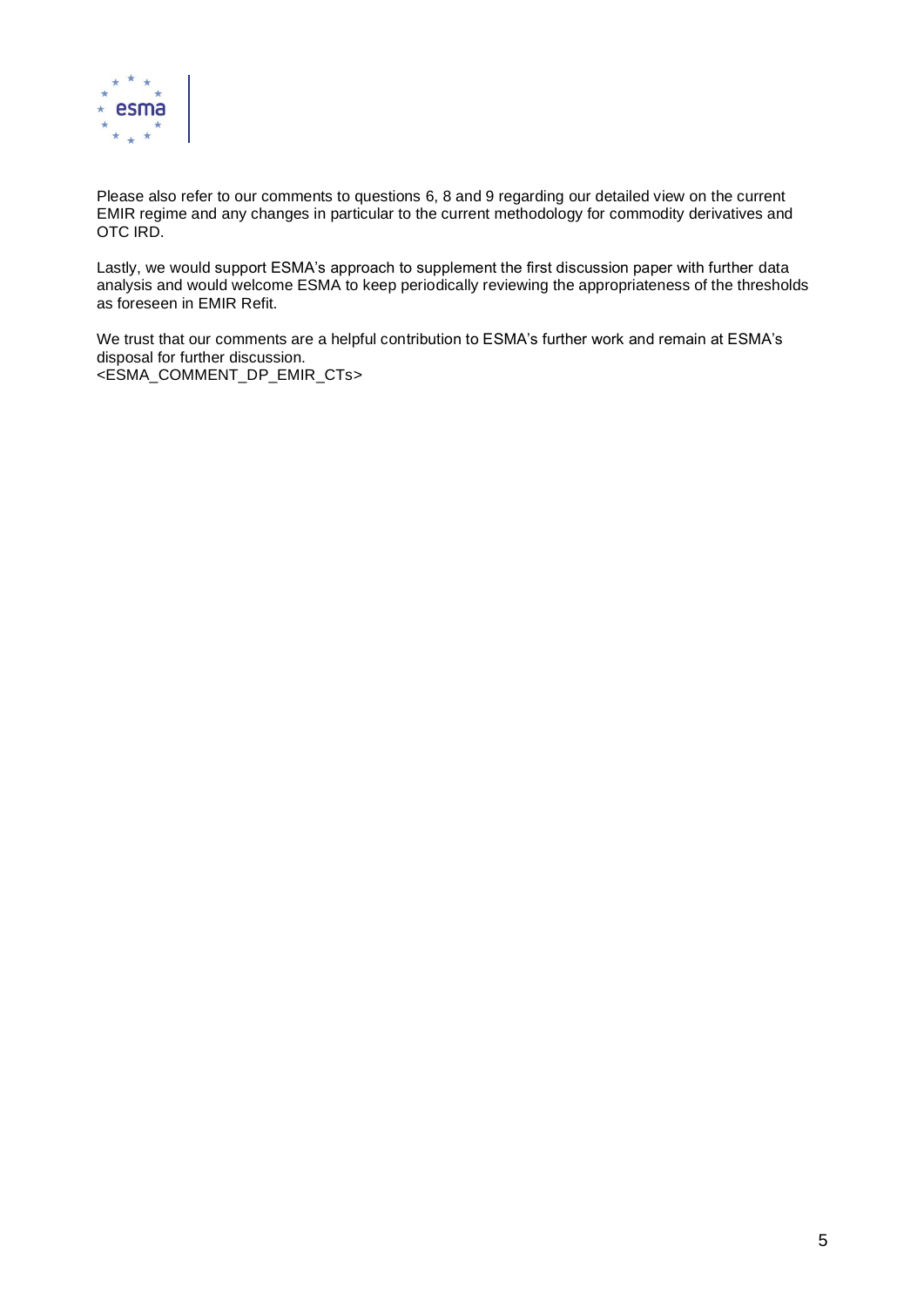

## **Q1. Please explain if you see a need for further clarification on how to identify OTC contracts for the purpose of the calculation of the positions to be compared to the clearing thresholds.**

<ESMA\_QUESTION\_ DP\_EMIR\_CTs\_1>

As per our introductory statement, we would generally agree with the preliminary results of the ESMA assessment in the discussion paper that the EMIR threshold regime has worked well so far and do not see the need for further clarification how to identify OTC contracts for the calculation. <ESMA\_QUESTION\_ DP\_EMIR\_CTs\_1>

**Q2. Please explain if you see a need for further clarification to identify OTC contracts that can be considered as reducing risks directly relating to commercial activity or treasury financing activity. And please mention any additional aspects to be further considered with regards to the hedging exemption.**

<ESMA\_QUESTION\_ DP\_EMIR\_CTs\_2> Please refer to our introductory comments and the previous question. We would not see the need for further clarifications. <ESMA\_QUESTION\_DP\_EMIR\_CTs\_2>

**Q3. Please provide information and examples on how counterparties count fungible ETDs and OTC derivatives for the purpose of the calculation of the clearing thresholds?**

<ESMA\_QUESTION\_ DP\_EMIR\_CTs\_3> TYPE YOUR TEXT HERE <ESMA\_QUESTION\_ DP\_EMIR\_CTs\_3>

**Q4. Please provide data and arguments to illustrate the potential impact of the lack of an equivalence decision under Article 2a of EMIR and what could be done to alleviate your concerns (besides an equivalence decision)? Please specify the kind of transactions and activities that would be affected and the purpose of those, and whether there are alternatives.**

<ESMA\_QUESTION\_ DP\_EMIR\_CTs\_4> Please refer to our introductory comments. <ESMA\_QUESTION\_ DP\_EMIR\_CTs\_4>

**Q5. Please describe the scenarios when transactions do not qualify as hedging transactions.**

<ESMA\_QUESTION\_ DP\_EMIR\_CTs\_5>

Please refer to our answer to question 2. From our perspective, it is important that the scope of hedging transactions remain to only cover true commercial hedging and treasury financing activities, with a view to not water down the exemption's purpose and impair the benefits of central clearing. <ESMA\_QUESTION\_ DP\_EMIR\_CTs\_5>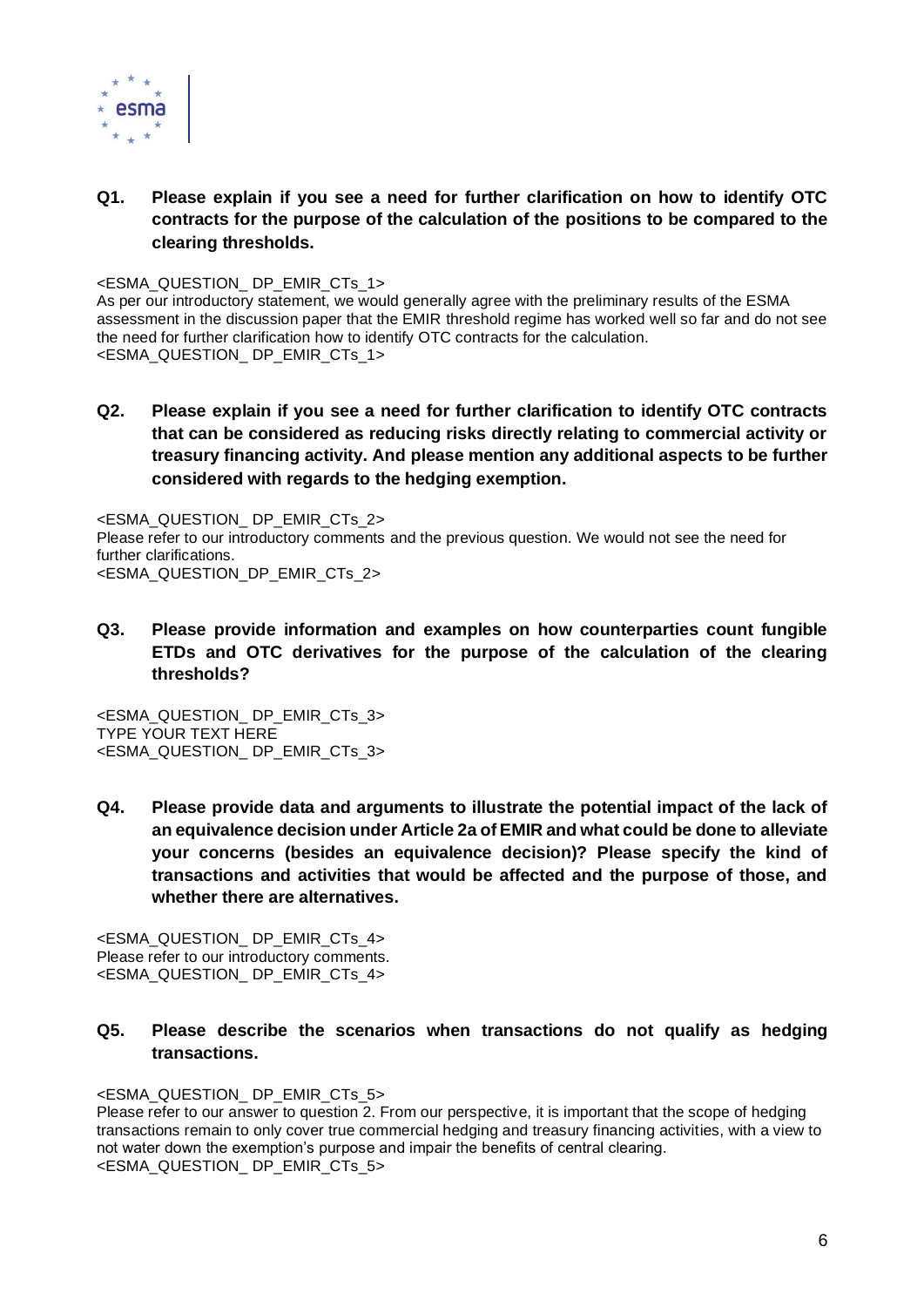

## **Q6. Please describe your views on how the EMIR framework works (also compared to other regimes) for the purpose of the clearing thresholds and the requirements triggered by those? Please provide examples and supporting data.**

### <ESMA\_QUESTION\_ DP\_EMIR\_CTs\_6>

EMIR was introduced after the financial crisis of 2008 to better reflect market risks and include additional layers of security when surpassing the respective clearing thresholds in the different asset classes. The EMIR clearing thresholds are designed to address operational and credit risks of bilateral, non-centrallycleared OTC derivatives trading, or trading on non-equivalent third country trading venues. From our point of view, the EMIR clearing thresholds regime has proven useful to differentiate between different asset classes and counterparties, taking into account the different players and their risk profiles. Having a look at other international regimes, we believe this more granular EMIR approach by asset class is more risksensitive than having one threshold for all different types of asset classes. Therefore, a comparison to other regimes with higher thresholds is falling short as more products are included in those thresholds. As per our introductory comments, we would like to reiterate that the level of risk market participants bring to the market should be the main criterion for assessing the appropriateness of the clearing thresholds. Please also refer to our detailed comments to questions 8 and 9 regarding the threshold methodology for OTC IRS and the level of clearing thresholds for commodity derivatives. <ESMA\_QUESTION\_ DP\_EMIR\_CTs\_6>

**Q7. Considering the current coverage provided by the clearing thresholds in relation to credit derivatives and the different type of counterparties (FCs and NFCs); is there any aspect or issue you consider ESMA should look into or pay attention to? Please, in your answer, provide as granular details and any relevant data to illustrate your response.**

<ESMA\_QUESTION\_ DP\_EMIR\_CTs\_7> Please refer to our introductory comments. <ESMA\_QUESTION\_ DP\_EMIR\_CTs\_7>

**Q8. Considering the current coverage provided by the clearing thresholds in relation to interest rate derivatives and the different type of counterparties (FCs and NFCs); is there any aspect or issue you consider ESMA should look into or pay attention to? Please, in your answer, provide as granular details and any relevant data to illustrate your response.**

## <ESMA\_QUESTION\_ DP\_EMIR\_CTs\_8>

Please also refer to our introductory comments in relation to the effectiveness and functioning of the current threshold regime.

Whilst fully supporting the proportional treatment of smaller market participants in the new threshold methodology introduced with EMIR Refit, we would like to bring to ESMA's attention an observation on the IRD threshold methodology that is not yet reflected in ESMA's first discussion paper. In the IRD space, it could be observed that even small turnover volumes can be associated with relatively significant risk. Typical buy-and-hold clients like asset managers are characterized by small turnover, however, building significant, long-dated risk positions over time. Subsequently, it appears that a number of counterparties holding significant risk positions may currently not be covered appropriately by the thresholds. This may be especially relevant where the methodology is exempting some Category 3 counterparties from the calculation at group level, as low turnover volume may still translate into significant risk exposure. As mentioned above, we believe that the level of risk market participants bring to the market should be the main criterion for assessing the appropriateness of the clearing thresholds. Should ESMA come to the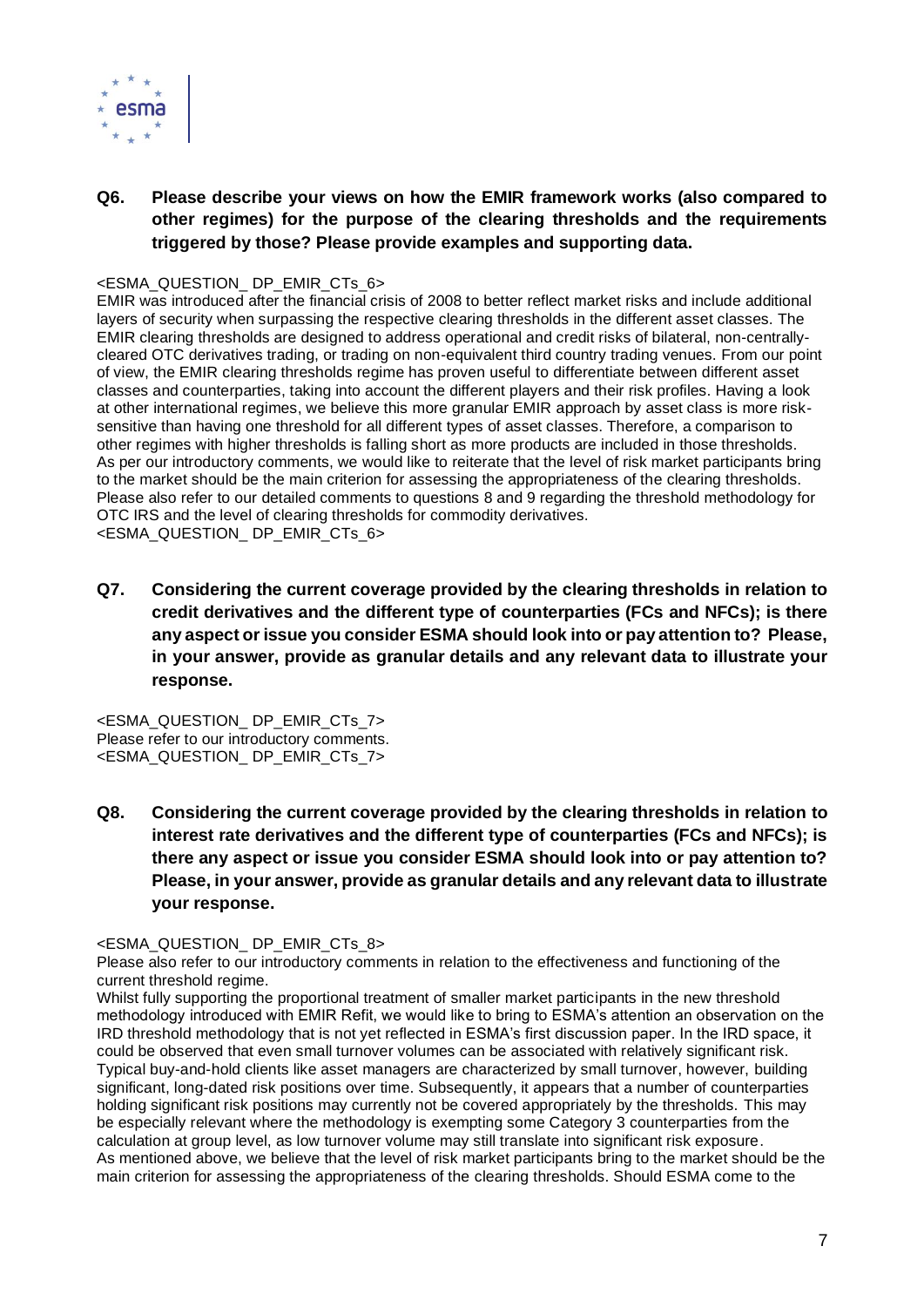

conclusion to revisit the threshold methodology as a result of its overall assessment, we would therefore encourage ESMA to re-consider if turnover volumes is the optimal metric to appropriately reflect risk in order to calculate the IRD clearing thresholds. Risk related metrics (such as for example initial margin) may be more appropriate metrics.

Further, there might be merit in considering aligning the clearing thresholds closer to the margin thresholds defined under the bilateral margin obligations. Such an approach would simplify the methodology, ensure consistency as bilateral margin and clearing obligations would follow the same metrics, and lead to increased transparency.

<ESMA\_QUESTION\_ DP\_EMIR\_CTs\_8>

**Q9. Considering the current coverage provided by the clearing thresholds in relation to commodity derivatives and the different type of counterparties (FCs and NFCs); is there any aspect or issue you consider ESMA should look into or pay attention to? Please, in your answer, provide as granular details and any relevant data to illustrate your response.**

## <ESMA\_QUESTION\_ DP\_EMIR\_CTs\_9>

Please refer once again to our introductory comments and in particular to question 6. We understand that ESMA already picks up the concerns expressed by market participants (and commodity traders in particular) on the impact of Brexit on the clearing thresholds. From a systemic risk point of view, clear incentives for central clearing are important. We reiterate that we support the principal objective of EMIR, i.e. reducing systemic risk by mandatory clearing and believe that the clearing thresholds have worked well so far. Notwithstanding our comment above on the risk metrics considered for the calculation methodology, we would not see the need for any substantial changes to the level of the thresholds in relation to commodity derivatives at this stage. We believe that the main criterion to be considered for reviewing a clearing threshold upwards or downwards should be the systemic risk market participants bring to the market. Today, we are facing a situation of high market volatility in the commodities business since the start of the Covid-19 pandemic, with considerable price movements within days or hours. This means that there is an in-creased need for energy traders to clear their transactions via a clearing house to avoid counterparty risk. While we believe that generally a higher clearing threshold in the long term also strengthens order book trading, the short-term consequence of an increased clearing threshold is likely to be more uncleared OTC trading, for which we are unsure the timing is suitable. <ESMA\_QUESTION\_ DP\_EMIR\_CTs\_9>

**Q10. Considering the current coverage provided by the clearing thresholds in relation to equity derivatives and the different type of counterparties (FCs and NFCs); is there any aspect or issue you consider ESMA should look into or pay attention to? Please, in your answer, provide as granular details and any relevant data to illustrate your response.**

<ESMA\_QUESTION\_ DP\_EMIR\_CTs\_10> Please refer to our introductory comments. <ESMA\_QUESTION\_ DP\_EMIR\_CTs\_10>

**Q11. Considering the current coverage provided by the clearing thresholds in relation to currency derivatives and the different type of counterparties (FCs and NFCs); is there any aspect or issue you consider ESMA should look into or pay attention to? Please, in your answer, provide as granular details and any relevant data to illustrate your response.**